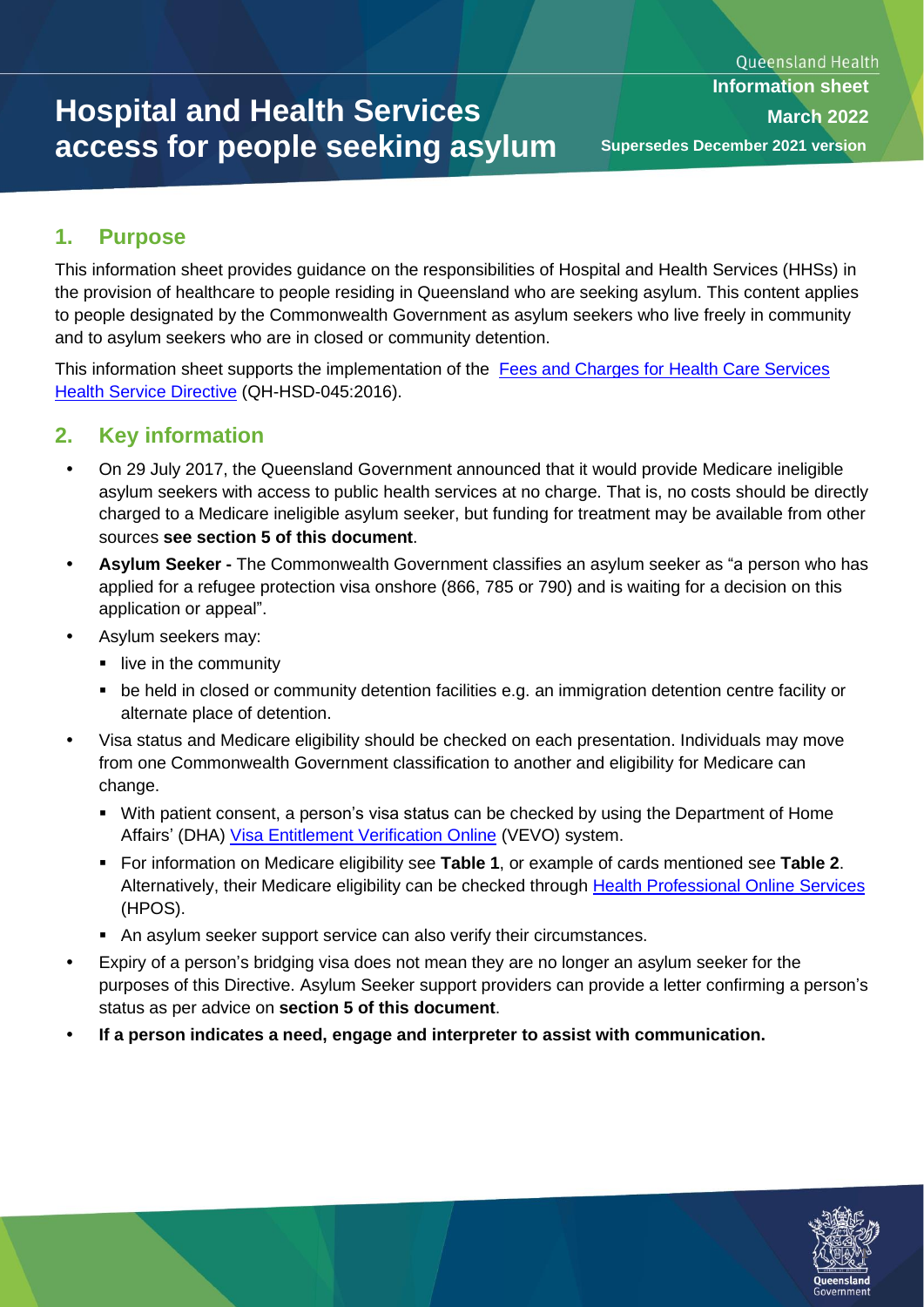### **3. Provision of healthcare to asylum seekers**

#### **3.1 Considerations when providing healthcare services to people from asylum seeker backgrounds**

People seeking asylum may face various barriers to accessing health services in Queensland, including:

- Language barriers, and availability of suitably qualified interpreters competent in communicating medical conditions, terminology, and treatments
- having limited information about the Australian health system or the complexity of the health system compounded by inconsistent Medicare access
- varying degrees of competence, skills, experience, and exposure of healthcare staff (medical and administrative) in providing healthcare services to people from different cultural backgrounds
- diversity of cultural traditions, beliefs, taboos, and norms
- inconsistent income support and limited work rights which result in significant financial hardship
- exposure to past trauma, torture, fear of authority, mental illness, and poor health literacy.

#### **3.2 Visa Classification Exceptions**

During humanitarian crisis or other critical circumstances, cohorts of people on temporary visas not covered by this policy may be recognised as asylum seekers for the purposes of QH-HSD-045:2016 at the discretion of the Minister or Director-General.

This may occur where the Queensland Government recognises a cohort of people are seeking protection in Australia, but the cohort is not able to access a visa type that provides eligibility for Medicare.

HHSs will be advised of these exceptions and how to identify people who fall into these arrangements.

#### **3.3Queensland Health treats asylum seekers at no charge because:**

- Health care is a basic human right.
- Community expectation is that government will treat those in need of medical help with compassion and respect (the public heart).
- HHSs have an obligation not to provide preferential treatment care must always be based on assessed clinical need before all other considerations.

The *[Human Rights Act 2019](https://qheps.health.qld.gov.au/sppd/html/spl/human-rights)* protects the rights of everyone in Queensland. You don't need to be a resident or have a particular citizenship or visa status. The legislation includes a right to access health services.

The *[Multicultural Recognition Act 2016](https://www.legislation.qld.gov.au/view/html/inforce/current/act-2016-001)* (Queensland) sets the vision of an inclusive, harmonious and united Queensland where people of all cultures, languages and faiths feel a strong sense of belonging and can achieve their goals.

[Our story, our future](https://www.cyjma.qld.gov.au/multicultural-affairs/policy-governance/multicultural-policy-action-plan) Queensland's Multicultural Policy enacts this vision and articulates commitments towards supporting refugees and asylum seekers. In particular, the Policy states that "the Queensland Government will support refugees and asylum seekers to reduce barriers and create opportunities for them to participate and contribute to Queensland's economic, social and cultural future".

The [Multicultural Queensland Charter,](https://www.cyjma.qld.gov.au/multicultural-affairs/policy-governance/multicultural-queensland-charter) as established by the Multicultural Recognition Act, requires Chief Executives of government entities to consider the Charter's principles when developing policies or providing services.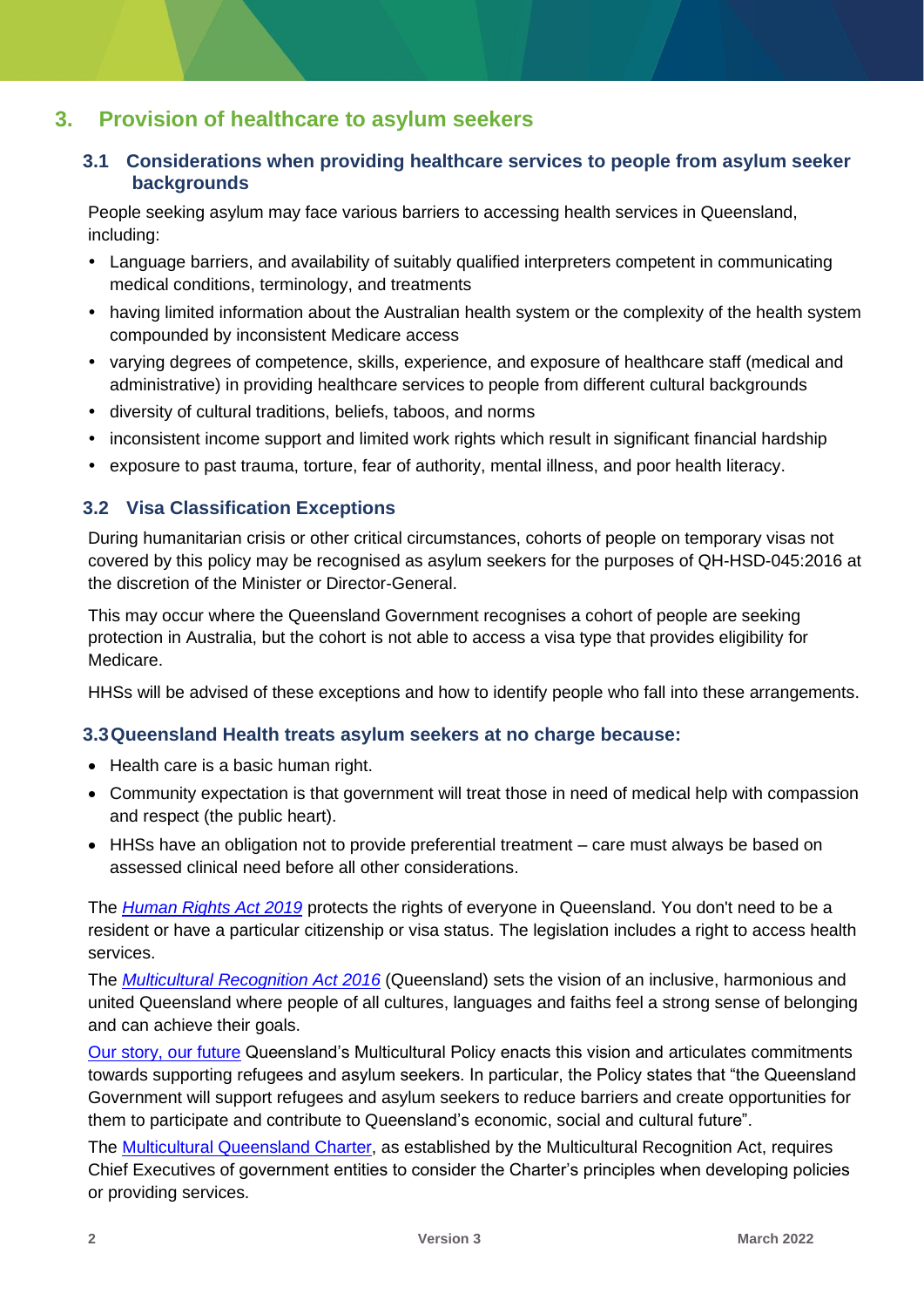In particular, the Charter highlights that "…*equitable access to the services provided or funded by the Government for all people of Queensland helps build a fair community*".

Refugee health and wellbeing: [a policy and action plan for Queensland 2017-2020](https://www.health.qld.gov.au/multicultural/policies/policies_plans) vision is that all people from refugee backgrounds calling Queensland home have access to the right care, at the right time and in the right place to ensure they have the best possible health and wellbeing. Queensland Health has a Memorandum of Understanding (MoU) with the Commonwealth which sets out a framework for cooperation for the provision of health services to detainees.

## **4. Information required as proof of asylum seeker status**

- **Medicare card** if the patient is Medicare eligible
- **Photographic proof of identification**, (e.g. Driver's licence, passport or [ImmiCard\)](https://www.border.gov.au/Trav/Refu/Immi) this is required for clinical reasons.
	- Due to their asylum seeker journey, some asylum seekers may not have valid photographic identification. In this case, other documentation proving their asylum seeker status may assist in the identification process.
	- **EXECT:** Sample questions to use to obtain information
		- o '*Have you ever applied for a refugee/humanitarian protection visa in Australia?'*
		- o *'Do you have a letter or other identification with you to help us understand your situation?'*
		- o *'Do you have someone helping you like a caseworker?', If yes 'What organisation is your caseworker from (e.g. Multicultural Australia (MA), ACCESS, Romero Centre, Red Cross, Mater Refugee Complex Care Clinic (MRCCC), World Wellness Group?)'.*
- **Other documentation** that may assist in the identification of asylum seeker status, patients should be asked for documents that could include:
	- documentation from the DHA confirming their current visa status
	- protection visa application letter a letter acknowledging submission of a protection claim for asylum
	- Status Resolution Support Service (SRSS) payment card
	- judicial review documentation re-application for Bridging Visa Sub-Class E (BVE) following a negative protection decision
	- expiring or expired substantive visa as evidence of their existing status
	- documentation from support providers such as Red Cross, Australian Migrant English Service and those listed in **Table 3**.
- **International Health [and Medical Services](http://www.ihms.com.au/contact.php) (IHMS) card**, the cards are provided to asylum seekers in detention. A case worker or other employee of International Health and Medical Services (IHMS or DHA may be accompany the asylum seeker to appointments.
- The patient's visa status must be checked on  $VEVO$  on each presentation as Medicare eligibility, entitlements and decisions on visa status can change at any time.
- It may not always be possible for asylum seeker to provide evidence of their status. If unsure, seek advice from a specialist asylum seeker agency as listed below.

#### **4.1 Asylum seekers living in the community whose visas have expired**

 It is not uncommon for asylum seekers to have an expired bridging visa status on VEVO. An expired visa does not mean that a person is no longer an asylum seeker.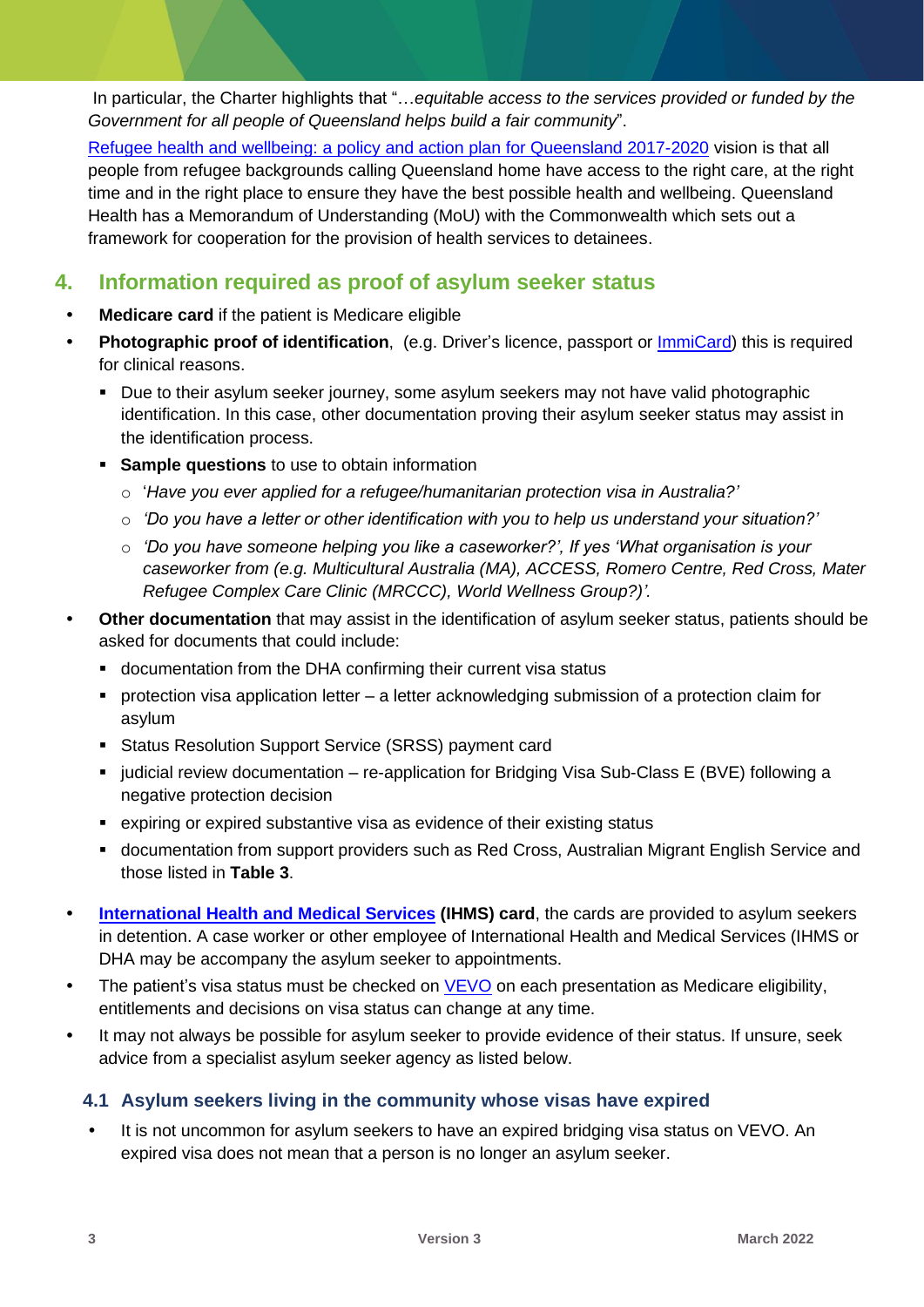Where an asylum seeker's visa status has expired, support providers, including SRSS organisations and eligible asylum seeker support agencies, including healthcare providers, may confirm a person's status as an asylum seeker via a support letter. A list of eligible organisations is provided at **Table 3**.

#### **4.1.1 A support letter must:**

- Be presented on letterhead of an organisation listed in **Table 3**
- Be an original letter i.e. not photocopied
- Be dated within six months of presentation to the HHS
- Confirm that the person is known as a person seeking asylum in Australia and residing in Queensland, and that this status continues
- Provide contact details for a person within that organisation who can be contacted within usual business hours to confirm the contents of the letter.
- If the letter is generated by a healthcare provider, there is an option to present an overview of a patient's health conditions. This is for information only and does not constitute a medical referral or clinical assessment as the letter is not intended for clinical purpose.
- HHS staff are encouraged to contact the person nominated on the letter to confirms the patient's status.

#### **4.2 Identification of people with visa classification exemptions**

Where the Minister or Director-General recognise a cohort of people under section 3.2 of this policy, identification criteria will be included in specific advice.

#### **5. Cost recovery of medical treatment for Medicare-ineligible asylum seeker**

#### **5.1 Asylum seekers in the community**

- Where the person seeking asylum is an eligible SRSS service recipient, check if the client has a 'Letter of Supply' from their relevant SRSS service provider. Alternatively, with the individual's consent, you can contact their SRSS provider to recover costs.
- If a person seeking asylum is ineligible for SRSS, they may be receiving support from a community organisation. Many of these organisations do not have capacity to provide intensive financial support. Unless the organisation volunteers to cover the costs, it should not be expected to do so.

#### **5.2 Asylum seekers in detention**

• If an asylum seeker is in a detention facility or community detention, they are Medicare-ineligible, and their health care is funded through IHMS and invoices for healthcare services should be raised to that organisation.

## **6. Privacy and Confidentiality of patient information**

- HHS staff are required to maintain all patient's privacy and confidentiality under part 7 of the *[Hospital](https://www.legislation.qld.gov.au/view/pdf/inforce/current/act-2011-032)  [and Health Boards](https://www.legislation.qld.gov.au/view/pdf/inforce/current/act-2011-032) Act 2011*. HHS staff must not directly or indirectly provide patient information to anyone (including Commonwealth Departments e.g. DHA) without that patient's consent.
- Any requests for information about a patient should be referred to the HHS's privacy and confidentiality contact officer for advice on the response.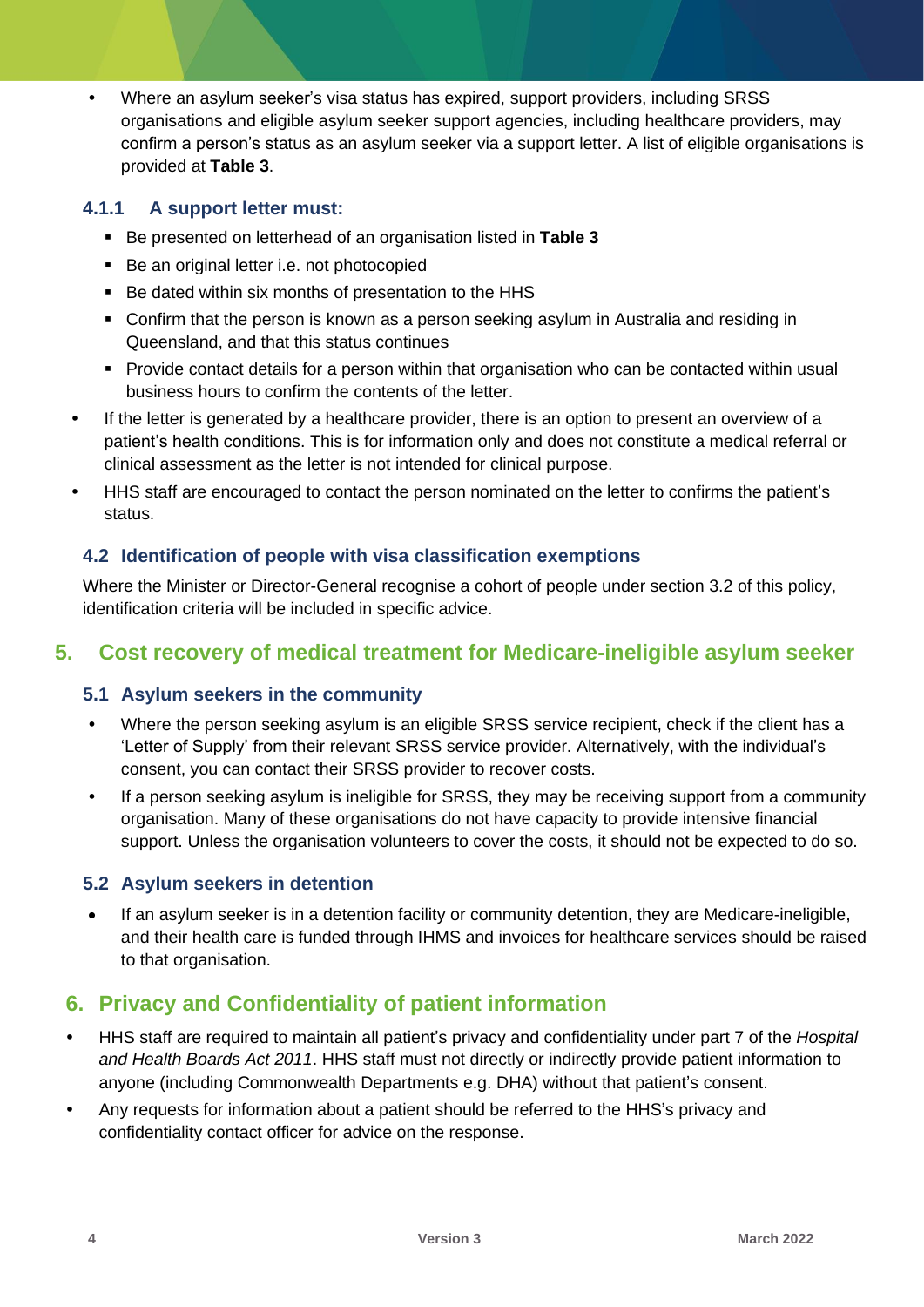### **7. Attachments**

- **Table 1** provides a summary of visa types and entitlements as at August 2017.
- **Table 2** provides Identification card samples.
- **Table 3** lists organisations which are eligible to provide a letter confirming a person's asylum seeker's status if their visa has expired.

## **8. Additional information**

Immigration policies and visa entitlements change regularly so it is important to continually check a patient's status. Quick links to relevant information:

**Visa status:** Check through DHA's [VEVO](https://www.border.gov.au/Busi/visas-and-migration/visa-entitlement-verification-online-%28vevo%29) system, or Contact SRSS service providers (with consent of the individual):

- Access Community Services, phone (07) 3412 8222; or
- Multicultural Australia, phone (07) 3337 5400.

**Medicare eligibility:** check through **Health Professional Online Services** (HPOS)

**IHMS payments:** contact International Health [and Medical Services](http://www.ihms.com.au/contact.php) (IHMS) or phone (02) 9372 2500.

For more information

- Regarding revenue contact your local HHS revenue officer; or the Revenue Strategy and Support Unit, Finance Branch on [CompensableRevenue@health.qld.gov.au](mailto:CompensableRevenue@health.qld.gov.au) or (07) 3199 3450.
- Regarding this policy, contact Strategy, Policy and Legislation Branch on [StrategicPolicy@health.qld.gov.au](mailto:StrategicPolicy@health.qld.gov.au) or (07) 3708 5601.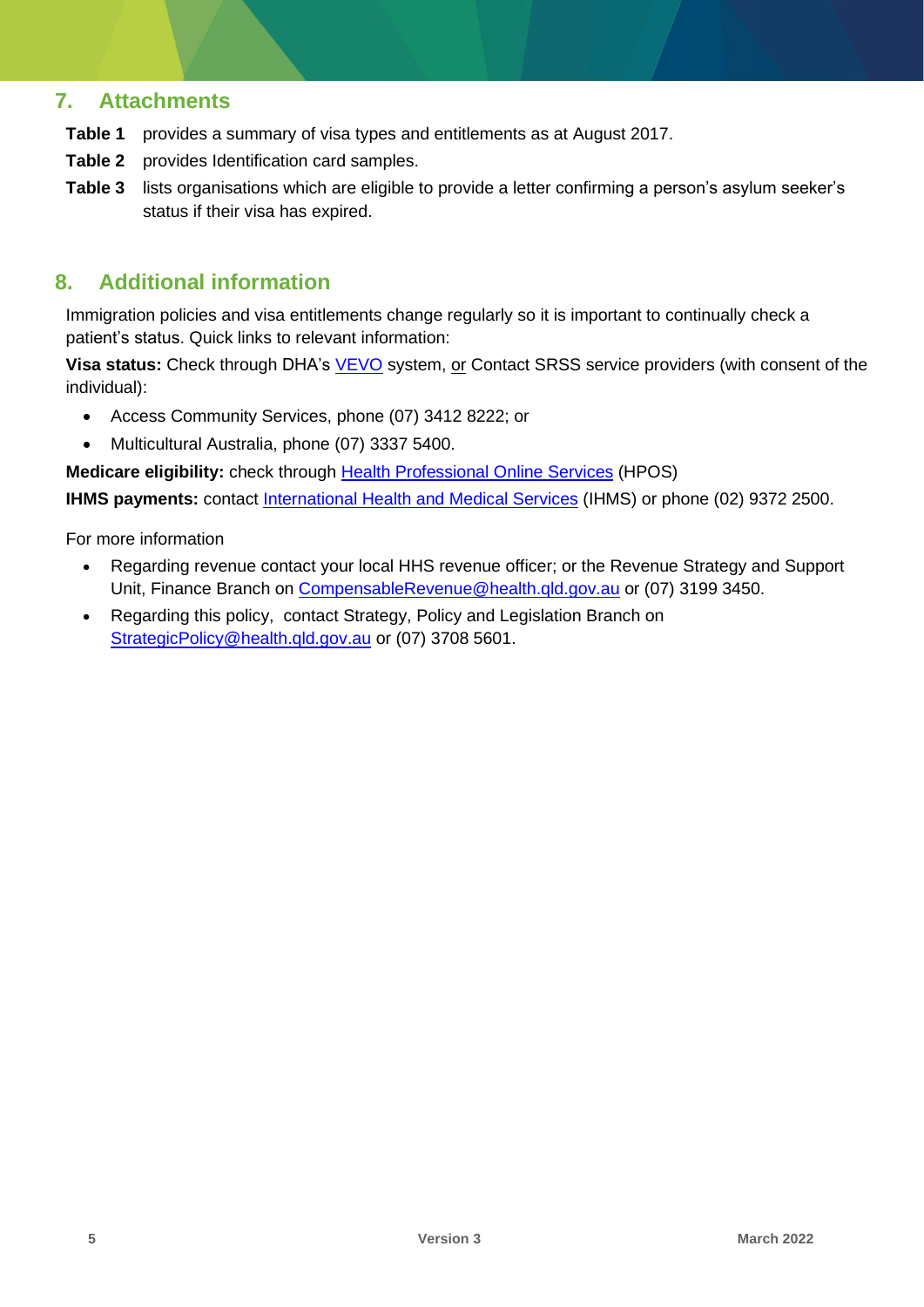|                                | <b>Description</b>                                                                                                                                                                                                                                                                                                                                                                          | <b>Visa subclass</b>                                                                                                                                                                                                                                                       | <b>Medicare eligibility</b>                                                                                                                                                                                                                                   | <b>Fees and Charges</b>                                                                                                                                                                                                                           | <b>Other information</b>                                                                                                                                                                                                                                                                                                                                                                                                                                           |
|--------------------------------|---------------------------------------------------------------------------------------------------------------------------------------------------------------------------------------------------------------------------------------------------------------------------------------------------------------------------------------------------------------------------------------------|----------------------------------------------------------------------------------------------------------------------------------------------------------------------------------------------------------------------------------------------------------------------------|---------------------------------------------------------------------------------------------------------------------------------------------------------------------------------------------------------------------------------------------------------------|---------------------------------------------------------------------------------------------------------------------------------------------------------------------------------------------------------------------------------------------------|--------------------------------------------------------------------------------------------------------------------------------------------------------------------------------------------------------------------------------------------------------------------------------------------------------------------------------------------------------------------------------------------------------------------------------------------------------------------|
| Refugee (offshore and onshore) | A person whose asylum claim has<br>been successful and who has<br>received a refugee protection visa.<br>Refugee protection visas are<br>granted if someone is found to have<br>'a well-founded fear of persecution<br>on the grounds of race, religion,<br>nationality or membership of a<br>particular social group or political<br>opinion' (United Nations 1951<br>Refugee Convention). | Offshore:<br>- 200 (Refugee)<br>201 (In-country<br>special<br>humanitarian)<br>202 (Global special<br>humanitarian)<br>203 (Emergency<br>rescue)<br>204 (Women at risk)<br>Onshore:<br>866 (Protection)<br>785 (Temporary<br>protection)<br>790 (Safe haven<br>enterprise) | <b>Medicare eligible</b><br>May also hold a<br>healthcare concession<br>card.                                                                                                                                                                                 | If the person chooses to be a<br>public patient most services are<br>'free of charge'.<br>If the person chooses to be a<br>private patient, they will be<br>charged as a Medicare eligible<br>patient for admitted and/or<br>outpatient services. | Some refugees will be newly arrived<br>while others may have been in<br>Australia for many years.<br>Offshore + onshore 866 - permanent<br>residents with full work rights.<br>Onshore 785 and 790 - temporary<br>residents with work rights and<br>additional conditions.<br>Refugees in the 785 and 790 visa<br>subclasses were once in the asylum<br>seeker grouping and may require<br>additional assistance with<br>understanding their Medicare eligibility. |
| Seeker in Detention<br>Asylum  | A detainee can either be residing in<br>community detention or be in an<br>immigration detention centre facility<br>or alternate place of detention.<br>Detention centre facilities can be in<br>Australia or offshore.<br>Detainees can be 'asylum seekers'<br>but can also include those that are<br>not seeking asylum - for example,<br>visa overstayers.                               | None.                                                                                                                                                                                                                                                                      | Not eligible for Medicare<br>IHMS is contracted by<br>DHA to facilitate and pay<br>for a specified range of<br>health services. Not all<br>health services are<br>covered. QH has a MoU<br>with IHMS for the<br>provision of health<br>services to detainees. | Patient services are billed<br>directly to IHMS.                                                                                                                                                                                                  | Community:<br>Patients in this group should carry an<br>IHMS card to identify themselves.<br>Facility-based:<br>Services should be provided on the<br>basis of a planned arrival; in most<br>cases IHMS will contact the HHS.                                                                                                                                                                                                                                      |

## **Table 1 – Medicare eligibility – (as at August 2017)**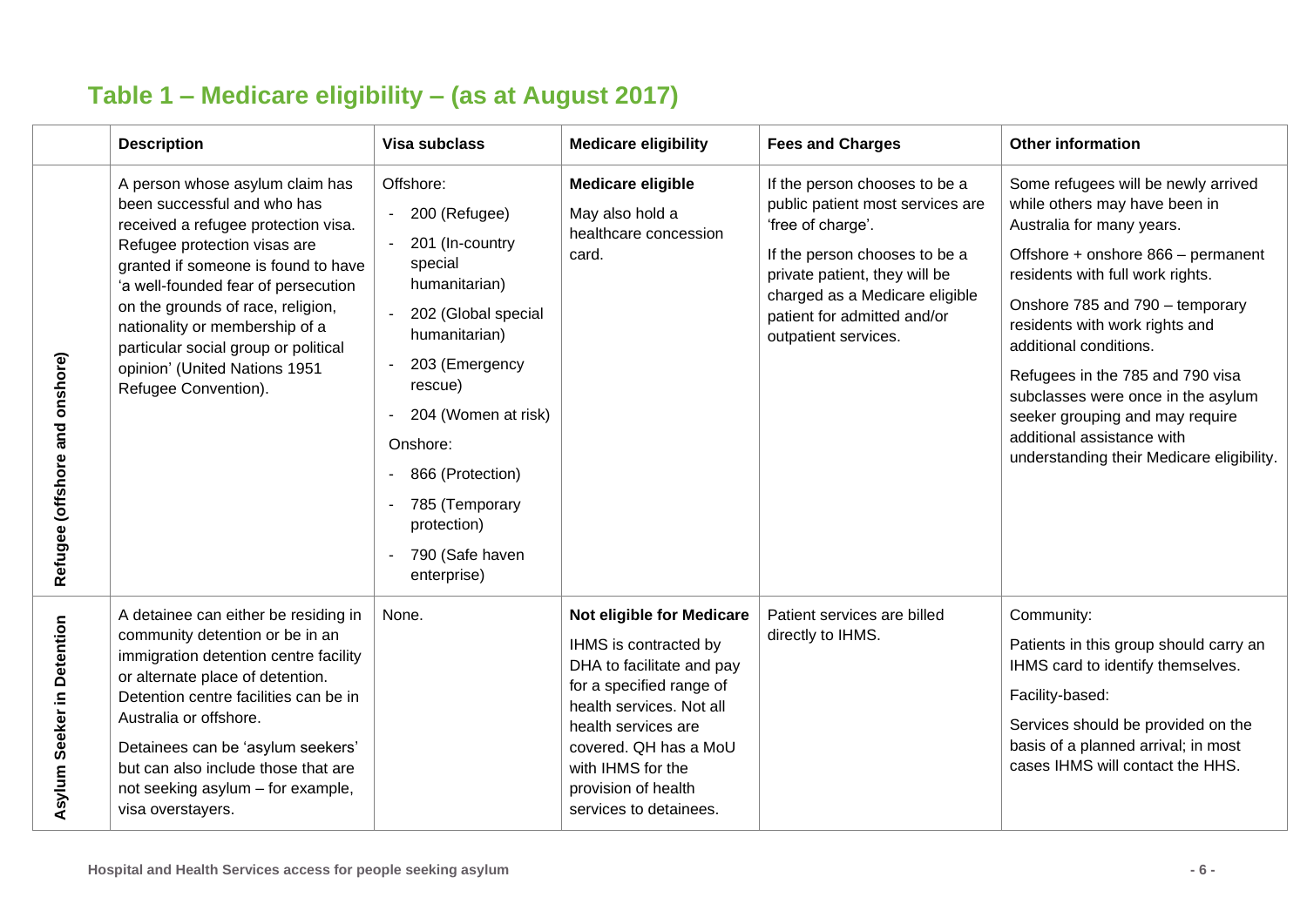|                                                   | <b>Description</b>                                                                                                                                                                                                                                                                                                                                                                                                                                                                                                                                                                                                                                                                                           | <b>Visa subclass</b>                                                                                                                                                        | <b>Medicare eligibility</b>                                                                                                                                                                                                                                                                                                                                                                                                                                                                                                               | <b>Fees and Charges</b>                                                                                                                                                                                                                                                                                                                                                                                                                                                                             | <b>Other information</b>                                                                                                                                                                                                                                                                                                                                                                                                                                                                                                              |
|---------------------------------------------------|--------------------------------------------------------------------------------------------------------------------------------------------------------------------------------------------------------------------------------------------------------------------------------------------------------------------------------------------------------------------------------------------------------------------------------------------------------------------------------------------------------------------------------------------------------------------------------------------------------------------------------------------------------------------------------------------------------------|-----------------------------------------------------------------------------------------------------------------------------------------------------------------------------|-------------------------------------------------------------------------------------------------------------------------------------------------------------------------------------------------------------------------------------------------------------------------------------------------------------------------------------------------------------------------------------------------------------------------------------------------------------------------------------------------------------------------------------------|-----------------------------------------------------------------------------------------------------------------------------------------------------------------------------------------------------------------------------------------------------------------------------------------------------------------------------------------------------------------------------------------------------------------------------------------------------------------------------------------------------|---------------------------------------------------------------------------------------------------------------------------------------------------------------------------------------------------------------------------------------------------------------------------------------------------------------------------------------------------------------------------------------------------------------------------------------------------------------------------------------------------------------------------------------|
| Asylum Seeker in the community (not in detention) | A person who has applied for a<br>refugee protection visa onshore<br>(866, 785 or 790) and is waiting for<br>a decision on this application (either<br>a primary decision or an appeals<br>decision).<br><b>OR</b><br>A person who has applied for a<br>refugee protection visa onshore<br>(866, 785 or 790) and has been<br>found not to engage Australia's<br>protection obligations and has<br>exhausted all appeals processes<br>but are still residing in the<br>community. These asylum seekers<br>are commonly called 'finally<br>determined'.<br><b>OR</b><br>A person who did not apply for a<br>refugee protection visa (785 or 790)<br>by the 1 October 2017 deadline -<br>Lodge or leave policy. | Mostly Bridging Visas<br>(usually BVE - 050 and<br>051) but could be other<br>subclasses depending<br>on mode and time of<br>arrival in Australia and<br>processing status. | Varies - case by case<br>If the Bridging Visa or<br>original entry visa has<br>work rights, then<br>Medicare eligible.<br>May not be Medicare<br>eligible if 'finally<br>determined' and not<br>working to depart<br>Australia.<br>May also not be Medicare<br>eligible if part of the<br>'legacy caseload' of<br>'illegal maritime arrivals'<br>and has not applied for<br>protection by 1 October<br>2017 (Lodge or leave<br>policy).<br><b>Check Medicare eligibility</b><br>at each presentation as it<br>changes.<br>May also hold a | If Medicare eligible: as per<br>'refugee'.<br>Some asylum seekers may<br>qualify for the SRSS to cover<br>costs associated with their<br>healthcare. If so, fees should be<br>raised and sent to the relevant<br>SRSS provider for payment.<br>As per the Minister's 29 July<br>2017 asylum seeker<br>announcement, no costs should<br>be directly charged to the<br>individual.<br>If the asylum seeker is not<br>Medicare eligible or a SRSS<br>client, then HHSs should write<br>off their fees. | Bridging visas expire, meaning<br>Medicare cards also expire. There<br>could be gaps in eligibility while visa<br>renewal processes are undertaken.<br>Asylum seekers should have an<br>ImmiCard. The ImmiCard contains a<br>unique identifier number linked to the<br>person's details in DIBP's systems.<br>Visa status can be checked on DIBP's<br>VEVO system.<br>SRSS clients could have a Letter of<br>Supply from their relevant SRSS<br>provider.<br>The Department of Human Services<br>can also check Medicare eligibility. |
|                                                   |                                                                                                                                                                                                                                                                                                                                                                                                                                                                                                                                                                                                                                                                                                              |                                                                                                                                                                             | healthcare card.                                                                                                                                                                                                                                                                                                                                                                                                                                                                                                                          |                                                                                                                                                                                                                                                                                                                                                                                                                                                                                                     |                                                                                                                                                                                                                                                                                                                                                                                                                                                                                                                                       |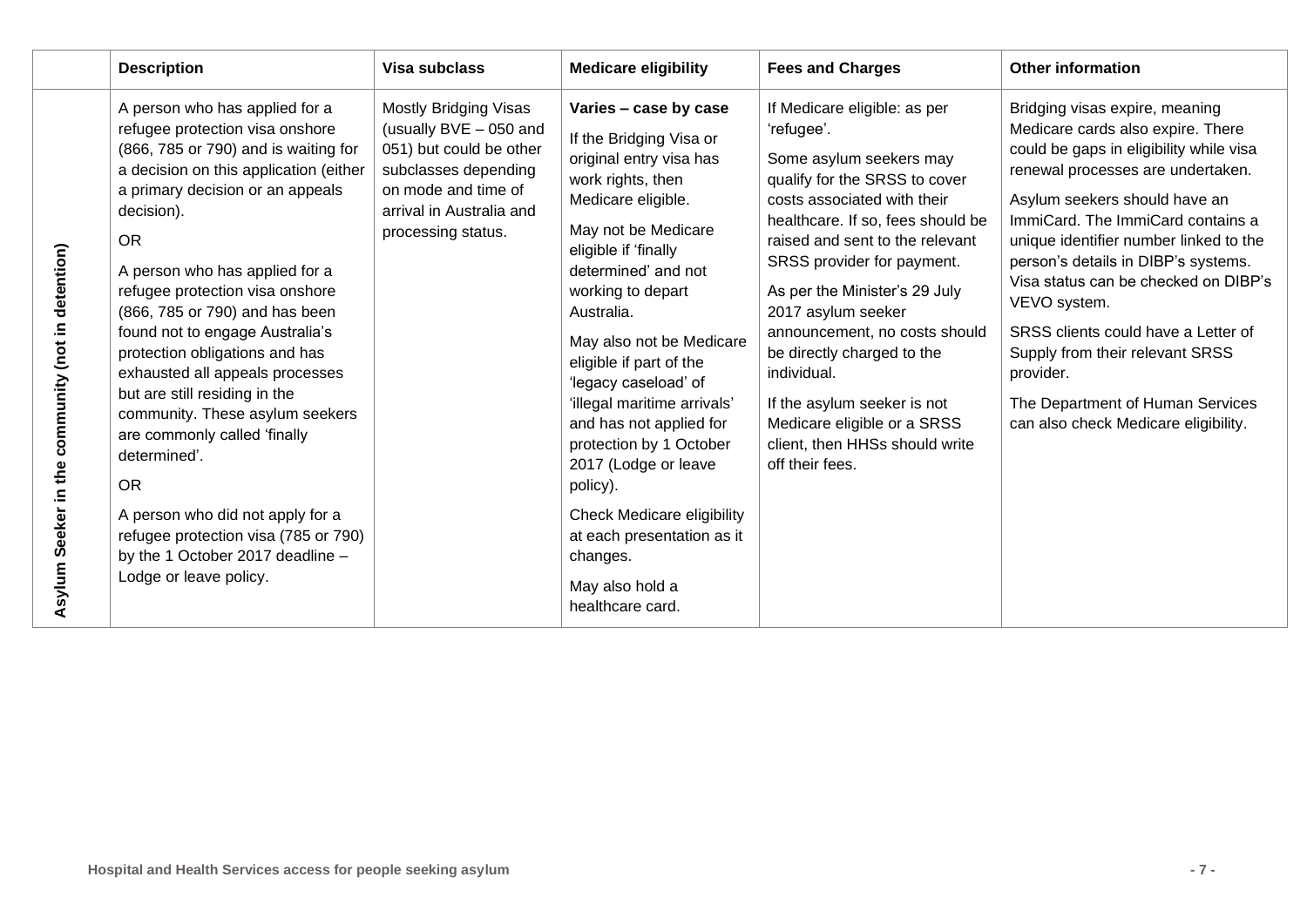## **Table 2 – Identification card samples**

| <b>Evidence of Immigration Status</b><br>Suname<br>CITCEN<br><b>Civen Names</b><br><b>JOHN</b><br>Date of Birth<br>Imm Card No.<br>EIS014187<br>mmiCarr                                                                                                                                                                                          | <b>Immicard</b><br>Issued to people on Bridging Visa E (BVE-subclass 050 or 051). May also be issued to<br>people in the review process and certain classes of refugees. |  |  |  |
|--------------------------------------------------------------------------------------------------------------------------------------------------------------------------------------------------------------------------------------------------------------------------------------------------------------------------------------------------|--------------------------------------------------------------------------------------------------------------------------------------------------------------------------|--|--|--|
| <b>Status Resolution Support</b><br><b>Services payment</b><br>Customer name<br>Customer reference number<br>Customer speaks<br>DHS LSU code                                                                                                                                                                                                     | <b>Status Resolution Support (SRSS) payment card</b><br>Issues to individuals receiving these payments                                                                   |  |  |  |
| Medicare<br><b>INTERIM CARD</b><br>care Card Number - made up of 9 digit<br>number and the 1 digit leave number<br>77544 2<br>2295<br><b>I SHARMIN SBORSMITHPHOL</b><br>spiny Date - Format DDAMA<br>VALID TO 16/04/06                                                                                                                           | <b>Interim Medicare card</b><br>May be issued to temporary residents or asylum seekers dependent on visa types. Note:<br>these cards do have expiry dates.               |  |  |  |
| $\equiv$ International Health<br>$\equiv$ and<br>$\equiv$ Medical Services<br><b>HEALTH CARD</b><br><b>DIAC, Patient</b><br>Name:<br><b>HEALTH</b><br>1-2NIEAK<br>Patient ID#<br>DIAC, Patient<br>1/1/2000<br>DOB:<br>1-2NIEAK<br>Patient ID#<br>1/1/2000<br>DOB<br>For use by the nominated person only<br>For use by the nominated person only | International Health and Medical Services card<br>Issued to individuals in community detention                                                                           |  |  |  |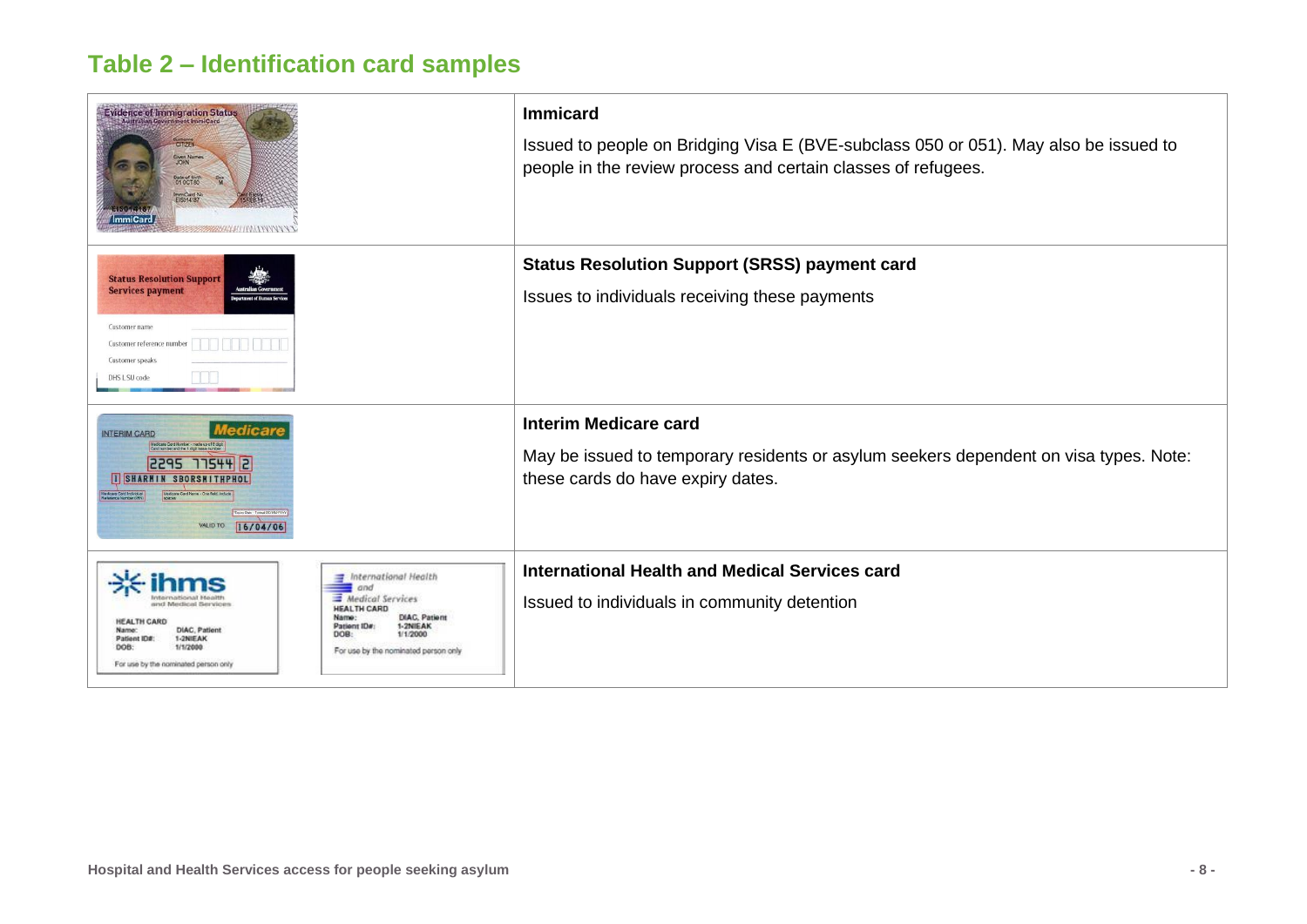|  |  |  | Table 3 – Asylum Seeker service providers and healthcare providers |  |
|--|--|--|--------------------------------------------------------------------|--|
|  |  |  |                                                                    |  |

| <b>Provider</b>                                                                  | <b>Type of services</b>                                                                                                                                                                                                           | <b>Contact</b>                                                   | <b>Address</b>                                                                  | <b>Website</b>                                                         |
|----------------------------------------------------------------------------------|-----------------------------------------------------------------------------------------------------------------------------------------------------------------------------------------------------------------------------------|------------------------------------------------------------------|---------------------------------------------------------------------------------|------------------------------------------------------------------------|
| <b>Access Community</b><br><b>Services Limited</b>                               | <b>Status Resolution Support Services (SRSS),</b><br>Casework & advocacy, Health services,<br>Education & training, Mental health (general),<br>Referrals, Complex Case Support (CCS),<br>Humanitarian Settlement Services (HSS), | (07) 3412 8222<br>enquiries@acsl.org.au                          | 92 Wembley Road, Logan<br>Central QLD 4114                                      | http://www.accesscommunity.org<br>.au/                                 |
| <b>Australian Red</b><br><b>Cross (Migration</b><br>Support and<br>Services Hub) | SRSS, Casework & advocacy, Referrals                                                                                                                                                                                              | 07 3367 5665<br>qldredcross@redcross.org.a<br>$\underline{u}$    | Humanity Place 49 Park<br>Rd, Milton QLD 4064                                   | http://www.redcross.org.au/migra<br>tion-hubs.aspx                     |
| <b>Catholic Diocese of</b><br>Toowoomba                                          | Settlement Grants Program (SGP)                                                                                                                                                                                                   | (07) 4632 4277<br>bishsec@twb.catholic.org.a<br>u                | 68 Lindsay Street,<br>Toowoomba QLD 4350                                        | http://www.twb.catholic.org.au/                                        |
| <b>Catholic Diocese of</b><br>Toowoomba, Social<br><b>Justice Commission</b>     | Settlement support, Advocacy                                                                                                                                                                                                      | $(07)$ 4613 0895<br>justice@twb.catholic.org.au                  | <b>St Patrick's Cathedral</b><br>Centre, 123 Neil Street,<br>Toowoomba QLD 4350 | http://www.twb.catholic.org.au/mi<br>nistry/social-justice-commission/ |
| <b>Centacare Cairns</b>                                                          | Casework & advocacy, Employment support,<br>Mental health (general), Humanitarian<br>Settlement Services (HSS), Settlement Grants<br>Program (SGP)                                                                                | $(07)$ 4044 0130<br>admin@centacarefng.org                       | 22-34 Aplin Street, Cairns<br>City QLD 4870                                     | https://www.centacarefnq.org/                                          |
| Communify                                                                        | Asylum Seeker and Refugee Assistance<br>Program (ASRA) Coordination, Transport and<br>Home Assistance                                                                                                                             | $(07)$ 3135 9050<br>admin@communify.org.au                       | 180 Jubilee Terrace,<br>Bardon QLD 4065                                         | https://communify.org.au/                                              |
| <b>Ethnic Communities</b><br>Council of<br>Queensland                            | Settlement Grants Program (SGP), Aged Care<br>Services, Community Health Information                                                                                                                                              | $(07)$ 3844 9166<br>administration@eccq.com.a<br>$\underline{u}$ | 253 Boundary St, West<br>End QLD 4101                                           | http://www.eccq.com.au/                                                |
|                                                                                  |                                                                                                                                                                                                                                   |                                                                  |                                                                                 |                                                                        |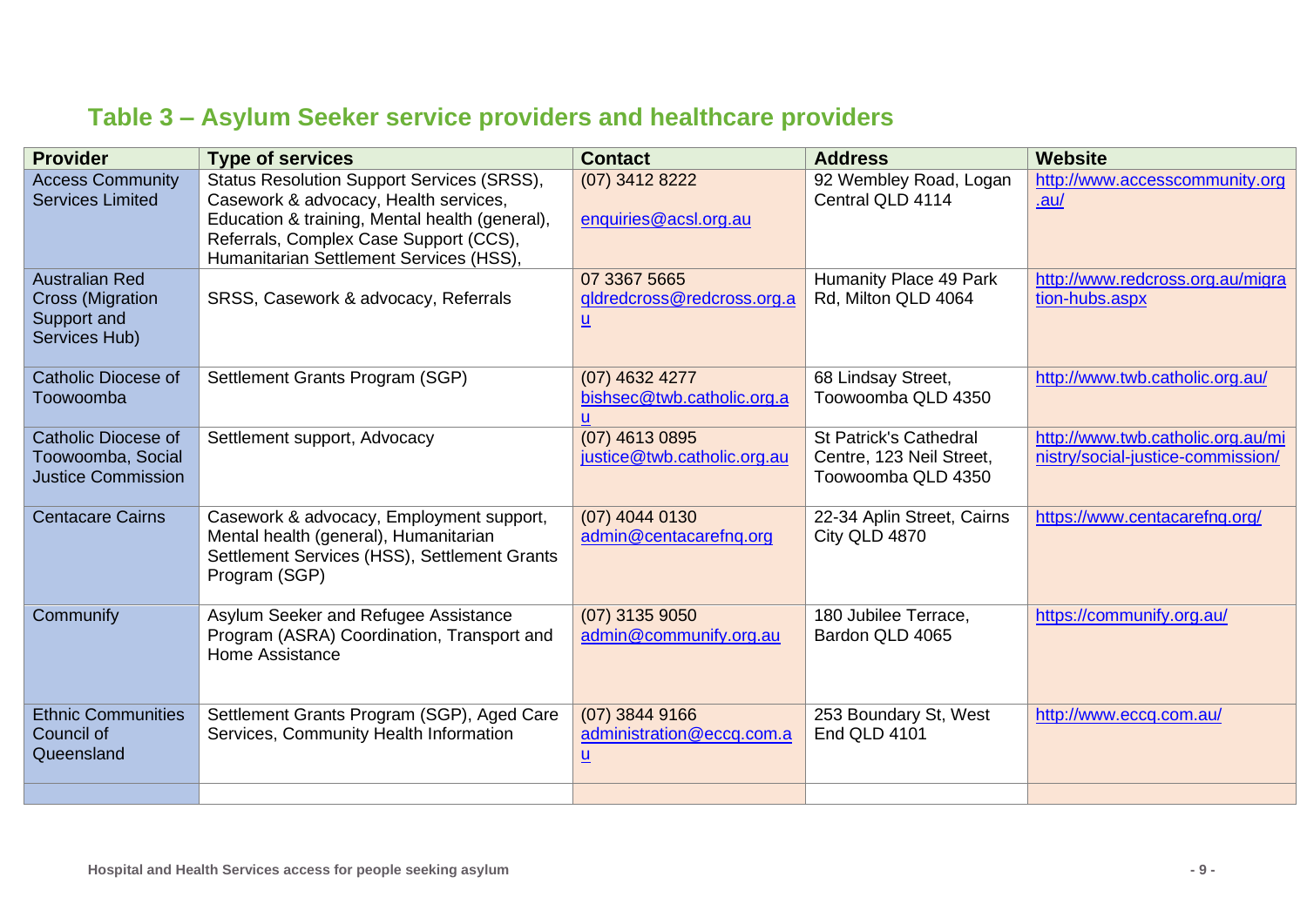| <b>Friends of HEAL</b><br>Foundation                                                                              | Mental health (general)                                                                                                                    | 0413 627 826<br>admin@fheal.com.au                                      | 35 Orontes Road, Yeronga<br><b>QLD 4104</b>                                           | www.fheal.com.au                                                                                               |
|-------------------------------------------------------------------------------------------------------------------|--------------------------------------------------------------------------------------------------------------------------------------------|-------------------------------------------------------------------------|---------------------------------------------------------------------------------------|----------------------------------------------------------------------------------------------------------------|
| Inala Community<br>House                                                                                          | Casework & advocacy, Referrals, Social<br>activities, Settlement Grants Program (SGP)                                                      | (07) 3372 1711<br>reception@ich.org.au                                  | 38 Sittella St, Inala QLD<br>4077                                                     | http://www.ich.org.au/                                                                                         |
| <b>Indooroopilly Uniting</b><br>Church                                                                            | Asylum seeker and Refugee Support Hub                                                                                                      | 3878 9535<br>iucasylum@gmail.com                                        | 74 Station Road,<br>Indooroopilly QLD 4068                                            | https://indooroopillyuc.org.au/wh<br>at-we-do/care-and-relief/asylum-<br>seeker-and-refugee-support-<br>group/ |
| <b>Mater Refugee</b><br><b>Complex Care Clinic</b>                                                                | Referrals, Asylum seeker health service,<br>Refugee Health, SRSS                                                                           | 07 3163 2880<br>Referral Fax 07 3163 8548<br>mrccc@mater.org.au         | Level 4, Salmon Building<br>Raymond Terrace<br>South Brisbane 4101                    | https://www.materonline.org.au/s<br>ervices/refugee-services/mater-<br>refugee-complex-care-clinic             |
| <b>Multicultural</b><br>Australia (MA) Ltd                                                                        | Humanitarian Settlement Services, Advocacy,<br>SRSS, Youth support, Referrals                                                              | $(07)$ 3337 5400                                                        | 28 Dibley Street,<br>Woolloongabba QLD 4102                                           | https://www.multiculturalaustralia<br>.org.au/                                                                 |
| <b>Mercy Community</b><br><b>Services</b>                                                                         | Settlement Grants Program                                                                                                                  | $(07)$ 3866 4160<br>info@mercycs.org.au                                 | 22 Morris Street,<br>Wooloowin QLD 4030                                               | http://www.mercycs.org.au/                                                                                     |
| Milpera State High<br>School                                                                                      | Education & training<br>Employment support, English classes, Mental<br>health (torture & trauma services), Referrals,<br>Social activities | (07) 3270 3222<br>admin@milperashs.eq.edu.<br>$\underline{\mathsf{au}}$ | 2 Parker Street, Chelmer<br><b>QLD 4068</b>                                           | https://milperashs.eq.edu.au/Pag<br>es/default.aspx                                                            |
| <b>Multilink Community</b><br>Services Inc                                                                        | Casework & advocacy, Education & training,<br>Housing (general assistance),<br>Mental health (general),<br>Referrals, SGP                  | $(07)$ 3808 4463<br>support@MultiLink.org.au                            | 38 Blackwood Road,<br>Logan Central QLD 4114                                          | http://www.multilink.org.au                                                                                    |
| <b>Northern Australia</b><br><b>Primary Health Care</b><br><b>LTD Refugee Health</b><br><b>Coordination Nurse</b> | <b>Health services</b>                                                                                                                     | (074) 722-8763<br>ggreen@naphl.com.au                                   | <b>Level 4 Clinical Practice</b><br>Building, 1 James Cook<br>Drive, Douglas QLD 4814 | https://www.naphl.com.au                                                                                       |
| Queensland<br>Program of<br>Assistance to<br><b>Survivors of Torture</b><br>and Trauma                            | Family & Youth support, Training<br>(professional)<br>Mental health (torture & trauma services),<br>Advocacy, SGP                          | 07 3391 6677<br>admin@qpastt.org.au                                     | 28 Dibley Street,<br>Woolloongabba QLD 4102                                           | http://qpastt.org.au/                                                                                          |